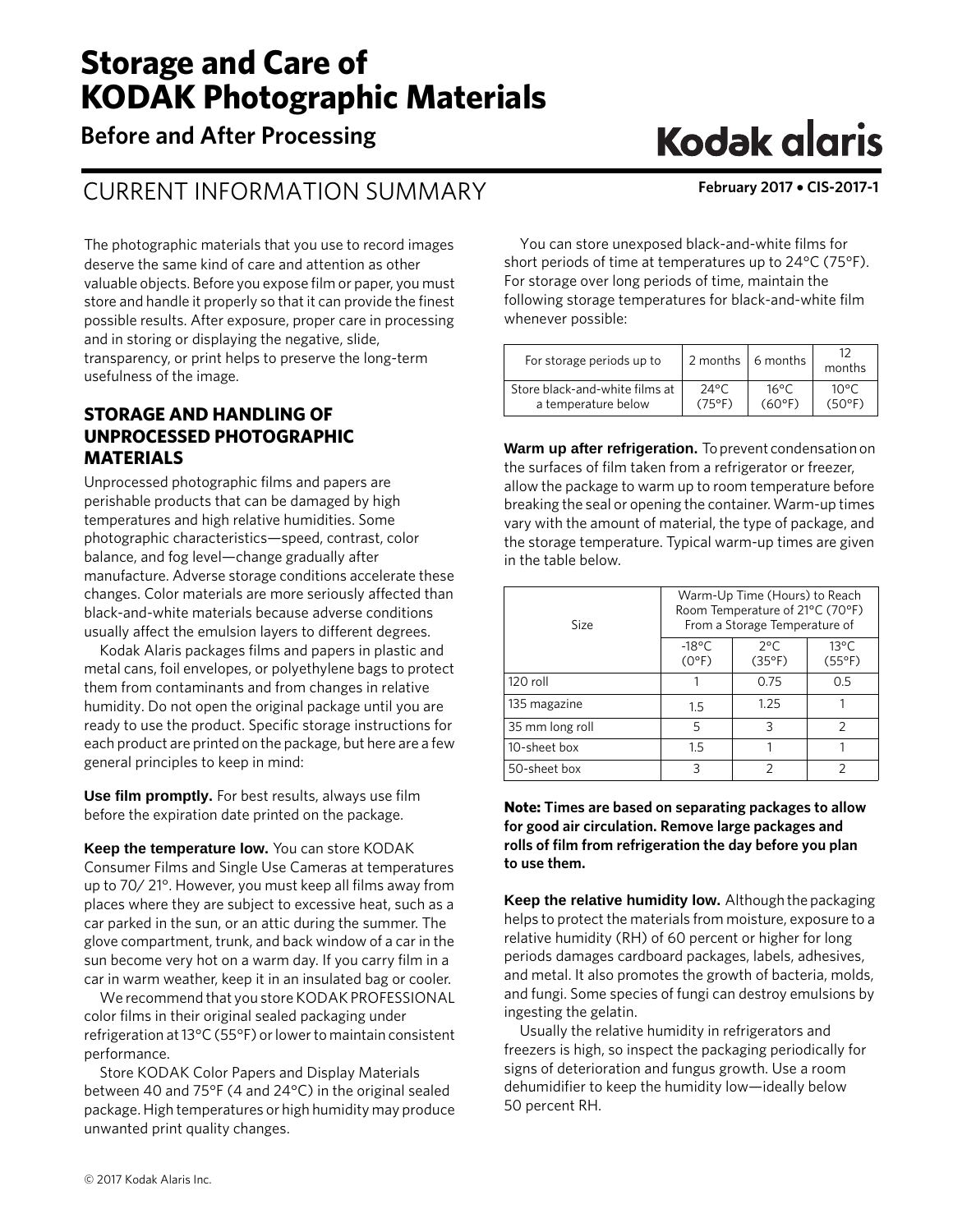**Store opened packages carefully.** After you have opened the original sealed packaging, the material is no longer protected from the damaging effects of high relative humidity and atmospheric contaminants such as chemical fumes.<sup>1</sup> For this reason, it is important to use the material promptly.

**Protect film from x-rays.** X-rays can fog unprocessed film when the level of radiation is high or when the film receives several low-level doses, because the effects of x-ray exposure are cumulative. Once film has been processed, however, it is not affected by x-rays. When you travel by commercial airline, your checked luggage is usually subjected to x-ray examination. You can avoid this danger to unprocessed film by hand-carrying your supply, including loaded cameras, and requesting a visual inspection.

The walk-through and hand-held electronic devices used to check passengers are not x-ray devices and do not affect film.

Sometimes mailed packages are also x-rayed; if you include unprocessed film in a package, label the package "Undeveloped Photographic Film. Please Do Not X-Ray." Film mailed in clearly marked processing mailers sold by photofinishers is usually not subjected to x-ray inspection.

**Protect the latent image.** Once you have exposed your film, paper, or display material, it is important to minimize changes in the latent (unprocessed) image. For consistent results, process the film, paper, or display material promptly after exposure.

This is particularly important with professional color films, because they are optimized for processing soon after exposure. Storage at a low temperature after exposure will retard latent-image changes. You can keep exposed, unprocessed film in a refrigerator for a few days when necessary. Put the film in a sealed container, and allow the unopened container to reach room temperature before removing the film for processing. If you have professional films processed at a distant processing laboratory, ship them by priority mail or air express promptly after exposure. Do not deposit film in a metal mailbox where it may be subjected to high temperatures.

For best results, process paper or display material on the same day you expose it. You should not notice shifts in the latent image with keeping times from 1 minute to 24 hours. Therefore, you do not need to change your printing procedures to compensate for latent-image shifts under normal temperature and handling conditions. For consistent results, keep the time between exposure and processing the same for each type of paper or display material.

# **PROCESSING**

The quality of processing is a very important factor in image stability. Improper processing can result in deterioration of the image.

**Follow proper procedures.** Commercial processing laboratories are aware of the important influence that processing has on the photographic quality and long-term keeping properties of prints, negatives, slides, and transparencies. If you do your own processing, remember that failing to follow the manufacturer's processing recommendations can impair image stability. Incorrect processing procedures such as faulty agitation, insufficient or excessive fixing, and inadequate or excessive washing, can result in defects after long-term storage that were not apparent shortly after processing. Other guidelines include avoiding contamination of solutions, using proper replenishment, minimizing oxidation of developers, cleaning the tanks regularly to avoid bacterial growth, and using a stop bath when recommended.

# **STORAGE AND HANDLING OF PROCESSED PHOTOGRAPHIC MATERIALS**

#### **Negatives**

Of all photographic sensitized products, processed negatives are usually given the least attention when it comes to storage. You don't normally display or look at them; often you print them and forget about them. Even when stored in the dark, however, color negative images do change. Negatives that you intend to reprint require the same care and attention as other photographic images.

**Keep negatives clean.** Avoid a buildup of fingerprints, dirt, and dust; these contaminants often contain chemicals or fungus spores that can harm the image. If you suspect that your negatives are dirty, clean them carefully before you store them.

If you use envelopes or plastic sleeves to protect the negatives, be sure that the material has no potential for harming them. The glossy surface of some plastic sleeves may cause ferrotyping (glazing) of a negative, which leads to density variations in a print made from it. Paper envelopes that meet the standards for photographic materials are better for long-term storage of negatives.

**Control the temperature and humidity.** Negatives intended for long-term storage require special care, but you can store negatives for short-term use under normal room conditions. In climates where the relative humidity regularly approaches 60 percent, use a dehumidifier or other means of reducing the humidity in the storage area.

Keep the temperature low for long-term storage. High temperature and high relative humidity can affect processed negatives. A temperature between 2°C (35°F) and 13°C (55°F) and a relative humidity between 30 and 35 percent are excellent conditions for long-term storage of negatives.

<sup>1.</sup>Chemical fumes that can harm photographic products may come from industrial emissions, motor exhausts, paints, solvents, cleaners, mothballs, chipboard, glues, mildew and fungus preventives, foam-injected insulation, fabric treatments such as permanent press and stain inhibitors, and insecticides. These may contain formaldehyde or aldehyde derivatives, sulfides, or other agents that can harm either unprocessed or processed photographic materials.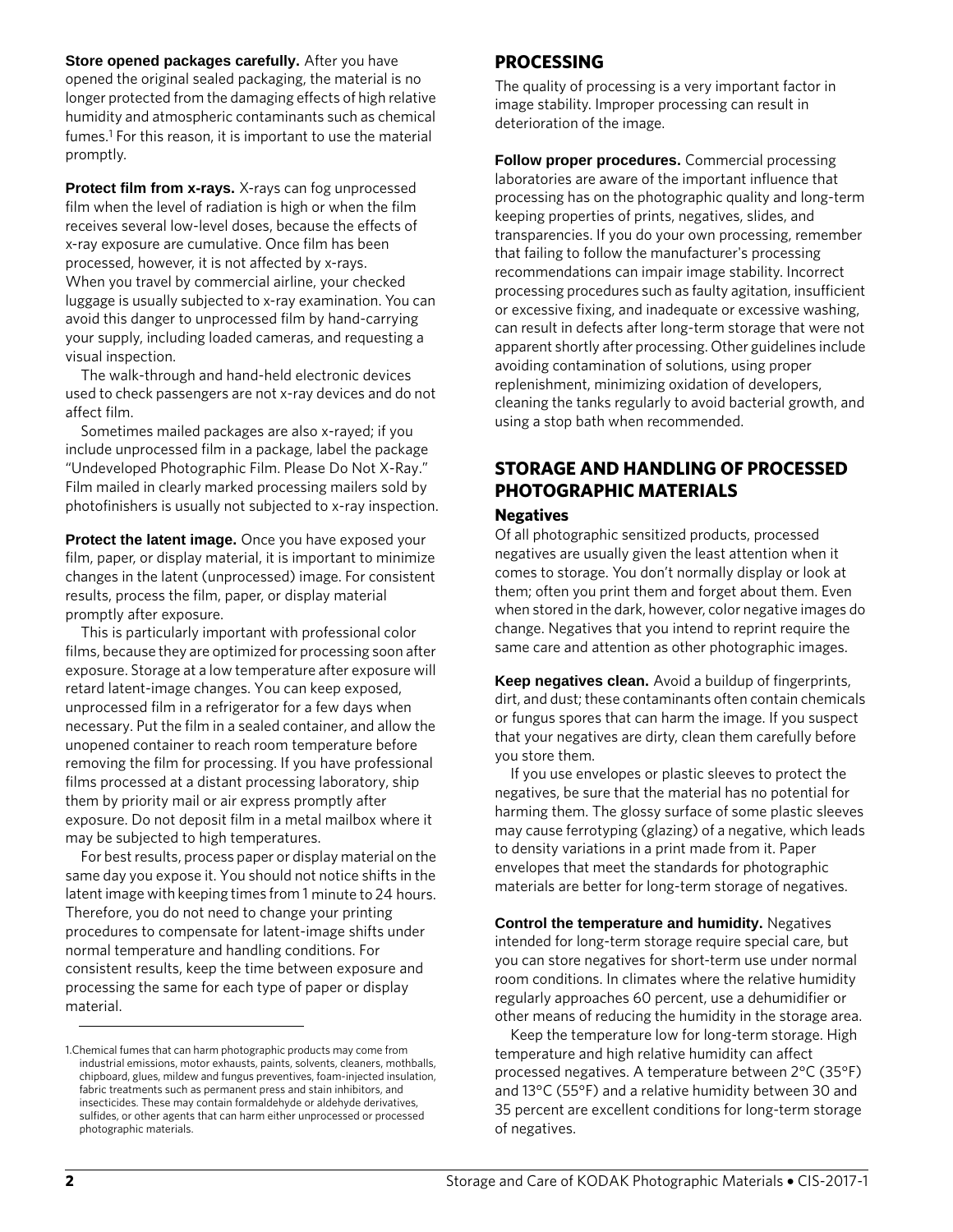The storage temperature for black-and-white negatives is not as critical as for color negatives, but you should control the relative humidity. An RH below 25 percent can lead to brittleness; an RH above 60 percent encourages mold and fungus growth.

**Protect negatives from light.** Light affects photographic dyes; for short-term storage, put negatives in a dark place—metal drawers or file boxes, for example. Metal is better than wood or plastic because wood and plastic may contain preservatives or volatile substances that can affect the negatives.

## **Prints**

Most guidelines for storing other photographic products also apply to prints. The dyes and emulsion layers in color papers make storage of color prints more critical than that of black-and-white prints.

#### **Select the print material that best suits your needs.**

Many factors—light, heat, humidity, and atmospheric contaminants—can affect the life of a print. Even under the best conditions, a print on continuous display is likely to change in time. When prints are intended for display, store the original negatives or slides properly so that you can make new prints if the display prints begin to fade.

Because KODAK PROFESSIONAL ENDURA and KODAK ROYAL and EDGE Papers have excellent dye stability, you can expect color prints made on these papers to keep for a long time—many decades for prints on display under typical home lighting, for example.

## **Provide a cool, dry, uncontaminated storage place.** If

you have prints that you don't expect to display or that you want to store for a long time before you display them, you may want to leave them unmounted.

Avoid storing prints in the original cardboard box or package. Use archivally safe boxes or envelopes.

The best storage conditions for color prints are the same as those for most other photographic products. Store prints in the dark at 24°C (75°F) or lower and at 30- to 50-percent relative humidity. If you store several prints in one package, interleave them with acid-free paper.

**Store prints in albums for convenient access.** A less elaborate way to keep prints, and one that combines ready access with good long-term storage conditions, is in a photo album. To get the best results from storage in an album, keep it in a place where the temperature and humidity aren't excessive.



**Fumes from mothballs, mildew inhibitors, wood preservatives, paints, varnishes, and wood glues can contaminate drawers and harm photographic materials. Therefore, open bookshelves may be a better place to store albums and prints.**

Because the prints are in direct contact with the pages of a photo album, make sure that the materials in the album are suitable for long-term storage of photographs. Check these items—cover, pages, plastic sleeves, mounting corners or hinges, and ink used for identification.

**Mounting and displaying prints.** Mounting board is the most commonly used material for mounting photographs. Most mounting boards designed for photographic use are acid-free and pH-buffered. (Use materials that are not acid-free and pH-buffered only for short-term mounting.) One method of long-term mounting involves attaching the print to conservation board with acid-free paper hinges or corner pockets. These materials are often used with a window mat placed over the photograph. Interleave mounted prints with acid-free paper when you store them.